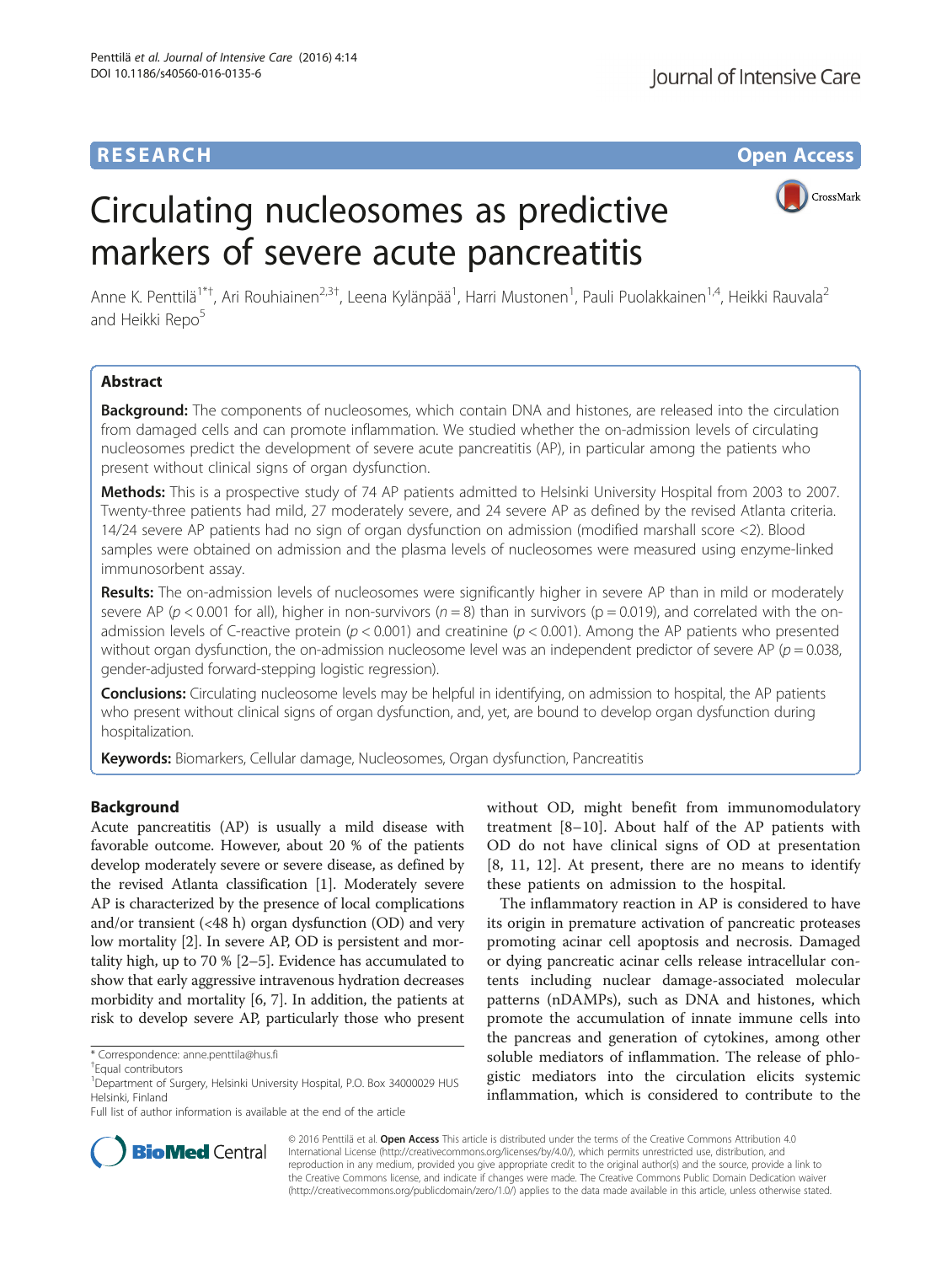<span id="page-1-0"></span>development of remote organ injury (for reviews, see refs [[13](#page-7-0), [14](#page-7-0)]).

Nucleosome, a subunit of nuclear chromatin, consists of a central core protein formed by an octamer of the double-represented histone and 147 base pairs of doublestranded DNA [[15](#page-7-0)]. Cellular damage, such as apoptosis and necrosis, promotes the release of nucleosomes, among other nDAMPS, into the extracellular space, where DNA and histone exhibit pro-inflammatory activity [[14, 16\]](#page-7-0). Nucleosomes can also be exported within neutrophil extracellular traps (NETs) during NETosis, a unique form of neutrophil cell death at sites of infection and inflammation [[17, 18](#page-7-0)]. Although elevated levels of circulating nucleosomes are detected in patients with sepsis [\[19](#page-7-0), [20](#page-7-0)], in other disorders characterized of systemic inflammation [[21](#page-7-0)–[23\]](#page-7-0), and in experimental AP [[24\]](#page-7-0), to our knowledge, nucleosome levels have not been systematically studied in patients with AP. This prompted us to investigate whether the on-admission plasma nucleosome levels associate with the severity of AP and predict the development of severe AP, in other words persistent OD.

# **Methods**

#### Patients

A cohort of 74 prospectively collected non-consecutive patients with AP admitted to Helsinki University Hospital between June 2003 and December 2007 were included in the study. Exclusion criteria were previous history of chronic pancreatitis and the onset of symptoms more than 72 h before admittance to the hospital.

The diagnosis of AP was made if two of the following three features were present: acute onset of upper epigastric pain, serum or plasma amylase level at least three times greater than the upper limit of normal, and characteristic findings of AP in imaging studies (computed tomography or magnetic resonance imaging). The patients were treated according to the international guidelines [[25](#page-7-0)] with, e.g., early aggressive intravenous hydration, no routine use of prophylactic antibiotics, nasojejunal tube for enteral feeding in severe AP, and endoscopic retrograde cholangiopancreatography if concurrent cholangitis was present.

After inclusion, demographic and clinical characteristics of patients were collected from medical charts. The severity of AP was graded retrospectively according to the revised Atlanta classification [\[1](#page-7-0)] into mild (no systemic or local complication), moderately severe (local and/or systemic complication without persistent OD), and severe (persistent OD). Acute physiology and chronic health evaluation (APACHE) II score, sepsis-related organ failure assessment (SOFA) score, and modified marshall score (MMS) were determined to evaluate the severity of OD on admission. MMS [\[26](#page-7-0)] was used for assessing the presence

of OD on admission, as recommended in the revised Atlanta classification [[1](#page-7-0)]. In MMS, three organ systems (respiratory, renal, and cardiac) are assessed, and if the score is ≥2 for one of those organ systems, OD is present. The flow chart of the patients is presented in Fig. 1.

Each patient, or next to kin, gave informed consent. Ethics Committee of Helsinki University Hospital (Department of Surgery) approved the study.

## Samples and sample analyses

The plasma samples were taken 0–12 h after admission, collected into EDTA-treated tubes and stored at −80 °C until they were assayed. Nucleosomes were quantified with Cell Death Detection ELISA<sup>PLUS</sup> (Roche, Basel, Switzerland) according to the instructions of the manufacturer. The results are presented as absorbance units (AU). Negative values were computed to zero.

Plasma levels of C-reactive protein (CRP) (normal reference range less than 10 mg/L) and creatinine (normal reference range 50–90 μmol/L) were determined in accordance with the hospital laboratory routine. CRP and creatinine levels were used as reference markers because they belong to routine follow-up blood chemistry of AP patients and have prognostic value in AP [[7](#page-7-0), [34](#page-7-0)].

The median storage time of the plasma samples was long, in mild AP group 9.3 years (range 6.2–9.8 years), moderately severe AP group 8.3 years (range 5.8– 9.8 years), and severe AP group 7.3 years (range 5.3– 9.8 years),  $(p < 0.001$ , Jonckheere-Terpstra test for trend). However, the sample age did not correlate with nucleosome level in mild, moderately severe or severe AP ( $p =$ 0.153,  $p = 0.928$ , and  $p = 0.631$ , respectively), and in multivariate logistic regression analysis nucleosome level remained as an independent predictor of OD regardless of the storage time.

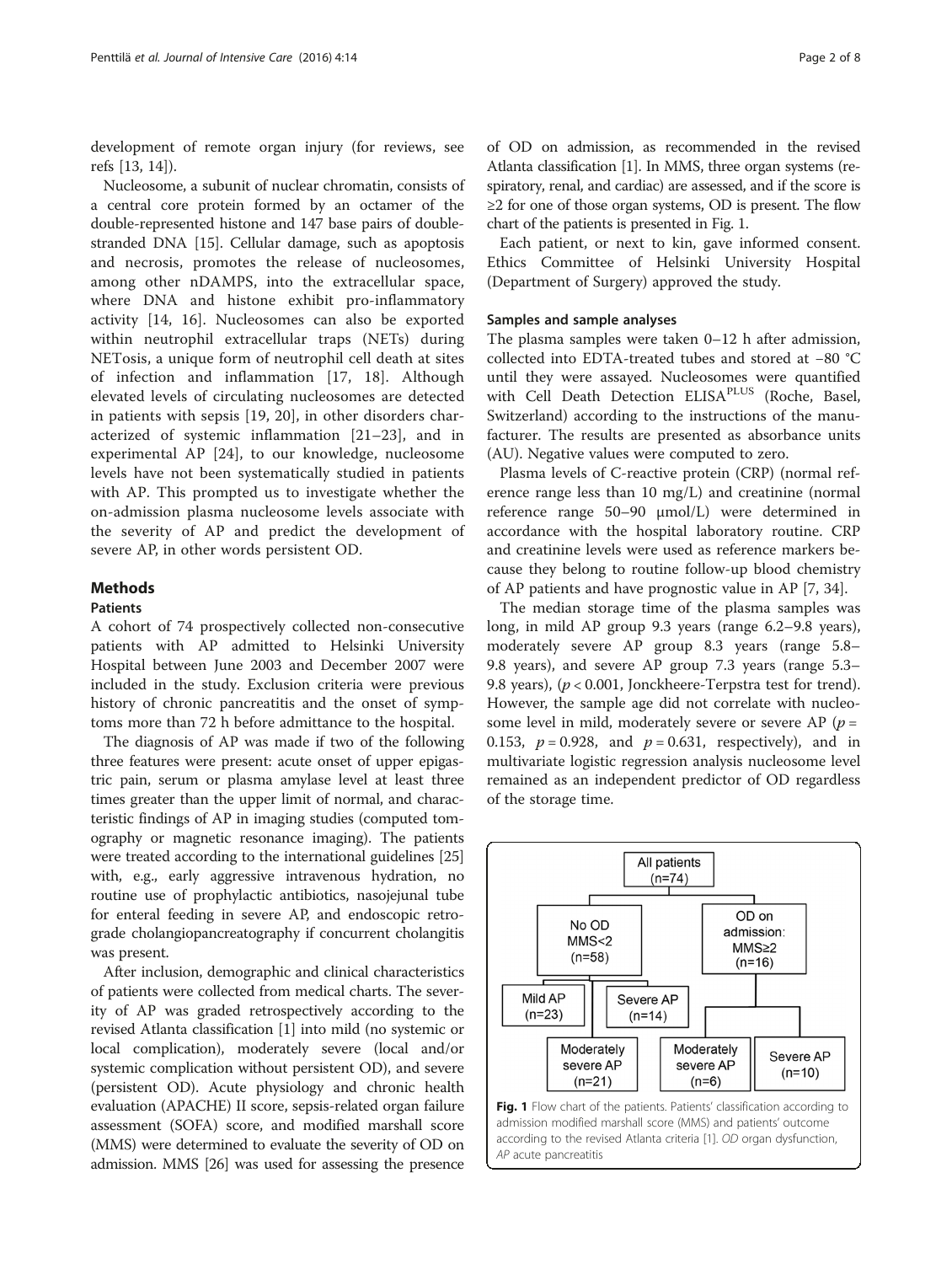# **Statistics**

Statistical analysis was performed using IBM SPSS® Statistic version 19 (SPSS, Chicago, Illinois, USA) statistical software. Nonparametric tests were used because of the skewness of the data. The results are given as medians and interquartile ranges (IQRs) or number of patients and percentages. Comparisons between two groups were made using the Mann-Whitney  $U$  test for continuous variables or using Fisher's exact test for binary variables. Comparisons between three ordered groups were tested with the Jonckheere-Terpstra test for trend. Correlations between two continuous variables were done using Spearman rank correlation. P values of less than 0.05 were considered significant, and double-sided tests were used. Receiver operator characteristic (ROC) curve analysis was used to find a clinically optimal cutoff value for each biomarker. In this study, we determined the specificity >90 % and chose the point on the curve where the longest increase in the sensitivity of the slope declines. Areas under the ROC curves (AUC) were calculated, as well as corresponding sensitivities, specificities, positive likelihood ratios (+LR), negative likelihood ratios (−LR), and diagnostic odds ratios (DOR) for cutoff values, with 95 % confidence intervals [\[27](#page-7-0)]. DOR is the ratio of the odds of positive test result among patients with OD to the odds of a positive test result among the patients

|  |  | Table 1 Baseline characteristics of patients |  |  |
|--|--|----------------------------------------------|--|--|
|--|--|----------------------------------------------|--|--|

without OD. The higher the value, the better the discriminatory test performance is [[28\]](#page-7-0). Finally, logistic regression analysis was performed to identify independent markers predicting severe AP. Forward conditional stepping was used to select variables into the post hoc model with  $p < 0.05$  inclusion criteria. Interactions were considered, but no significant interactions were found.

# Results

# Patients

Characteristics of the patients are shown in Table 1. All patients with severe AP developed either respiratory or renal failure needing mechanical invasive ventilation and/or haemodialysis. Seven of them (29 %) died, four of whom during the first hospital week (range 1–6 days), and the other three patients 11–90 days after admission. One patient, already recovering from moderately severe AP, experienced sudden death of unknown immediate cause.

# On-admission nucleosome levels correlate with severity of AP

The on-admission levels of nucleosomes increased along with the severity of AP and were significantly higher in patients with severe AP than in mild or moderately

| Variable                             | Mild         | Moderately severe | Severe         |  |
|--------------------------------------|--------------|-------------------|----------------|--|
|                                      | $(n = 23)$   | $(n = 27)$        | $(n = 24)$     |  |
| Male sex, (%)                        | 15(65)       | 19(70)            | 23 (96)        |  |
| Age (years)                          | 44 (37-64)   | $52(44-61)$       | $43(37-51)$    |  |
| Etiology of acute pancreatitis, (%)  |              |                   |                |  |
| Alcohol                              | 13(57)       | 20(74)            | 21 (88)        |  |
| Biliary                              | 6(26)        | 7(26)             | 1(4)           |  |
| Idiopathic or other                  | 4(17)        | $\mathbf{0}$      | 2(8)           |  |
| Duration of symptoms (hr)            | $24(12-60)$  | 24 (12-48)        | 24 (12-48)     |  |
| CRP on admission (mg/L)              | $8(5-17)$    | 84 (9-231)        | 109 (15-292)   |  |
| Creatinine on admission (µmol/L)     | 59 (49-68)   | $61(53-101)$      | $92(66 - 243)$ |  |
| <b>APACHE II</b>                     | $6(1-7)$     | $8(5-10)$         | $8(6-15)$      |  |
| SOFA on admission                    | $0(0-1)$     | $1(1-3)$          | $4(1-6)$       |  |
| MMS on admission                     | $0(0-1)$     | $1(0-4)$          | $1(1-4)$       |  |
| $MMS < 2$ on admission, $(\%)$       | 23 (100)     | 21 (78)           | 14(58)         |  |
| MMS $\geq$ 2 on admission, (%)       | $\mathbf{0}$ | 6(22)             | 10(42)         |  |
| Mechanical invasive ventilation, (%) | $\mathbf 0$  | 1(4)              | 22 (92)        |  |
| Haemodialysis, (%)                   | 0            | $\mathbf 0$       | 16(67)         |  |
| Length of hospital stay (days)       | $4(3-6)$     | $11(9-15)$        | $28(17-35)$    |  |
| Mortality, (%)                       | $\mathbf{0}$ | 1(4)              | 7(29)          |  |

All numerical data are median (interquartile range) or number (%). APACHE II was determined using the most abnormal value for each physiological variable within 24 h of admission to the hospital

APACHE acute physiology and chronic health evaluation, CRP C-reactive protein, MMS modified marshall score, SOFA sepsis-related organ failure assessment score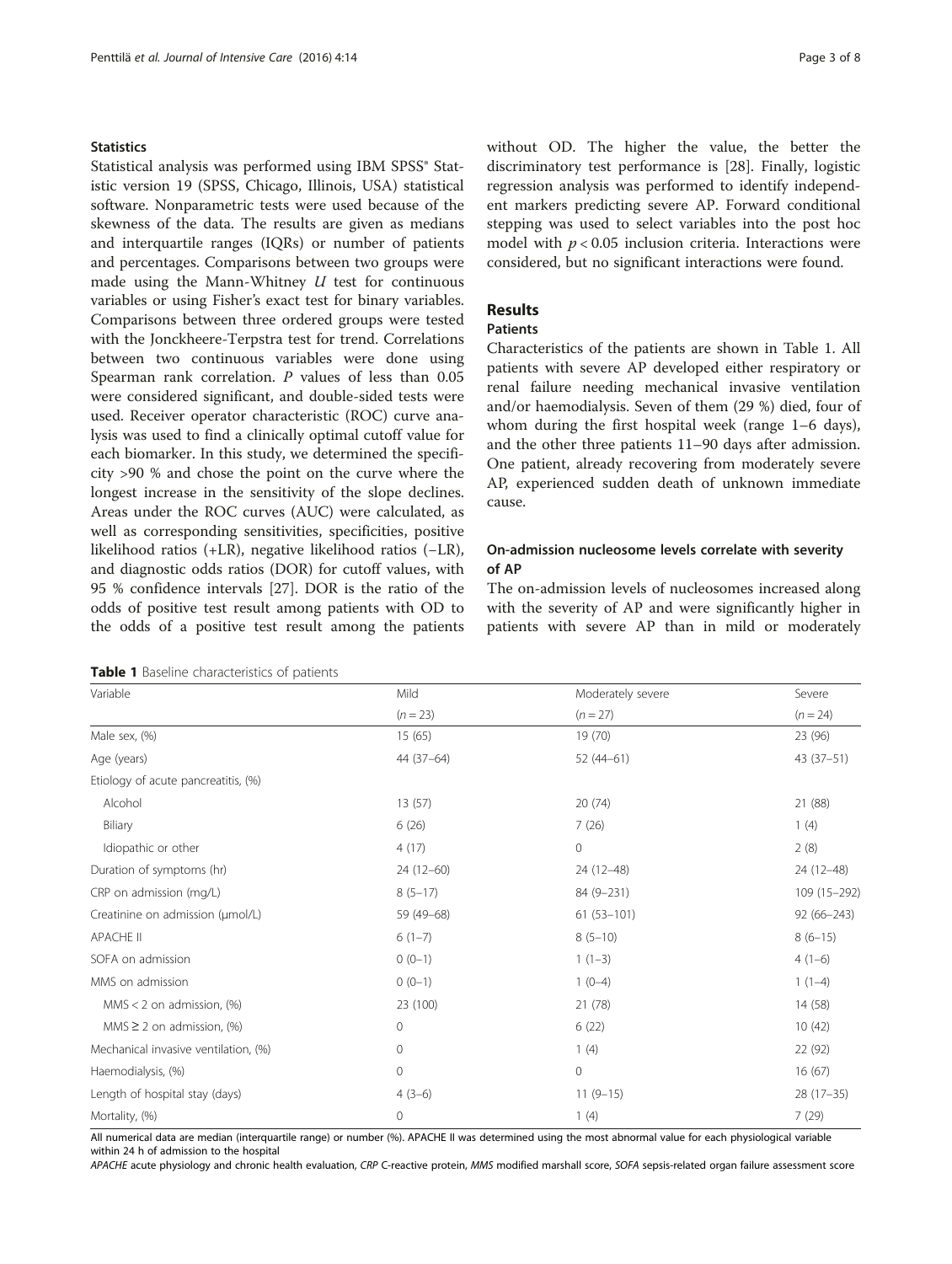<span id="page-3-0"></span>severe AP ( $p < 0.001$ ) and higher in non-survivors than in survivors ( $p = 0.019$ , Table 2).

The nucleosome level correlated with MMS ( $r = 0.525$ ,  $p < 0.001$ ), APACHE II ( $r = 0.414$ ,  $p < 0.001$ ), and SOFA score  $(r = 0.392, p = 0.001)$ . There was also a positive correlation between on-admission levels of nucleosomes and CRP ( $r = 0.422$ ,  $p < 0.001$ ), between those of nucleosomes and creatinine  $(r = 0.423, p < 0.001)$ , and those of CRP and creatinine ( $r = 0.396$ ,  $p < 0.001$ ).

# Nucleosome, CRP, and creatinine levels as predictors of severe AP

# All patients

Classification criteria, the Atlanta criteria, and their revised form [\[1\]](#page-7-0) have been commonly used also in predicting the outcome of AP. We therefore first determined if the on-admission level of circulating nucleosomes predicts the development of severe AP among all patients categorized according to the revised Atlanta criteria [\[1](#page-7-0)].

The predictive value was measured by determining the AUCs from the ROC curve (Fig. 2a). AUCs were 0.718 for nucleosomes, 0.770 for creatinine, and 0.673 for CRP (Table [4](#page-5-0)), indicating that the predictive values of the variables were comparable. We then chose clinically optimal cutoff values (specificity >90 %) from the ROC curves to analyze the corresponding statistical parameters for the biomarkers to predict severe AP. Of the three variables studied, creatinine (cutoff  $\geq 110 \text{ µmol/L}$ ) had the highest predictive power of OD with the sensitivity of 46 %, the specificity of 91 % (Table [4](#page-5-0)).

In univariate logistic regression analysis nucleosomes, CRP and creatinine, both as continuous and binary variables, predicted the development of severe AP. The stepwise forward logistic regression analysis of CRP, creatinine, and nucleosomes (gender adjusted) revealed that creatinine, as a binary variable (cutoff ≥110 μmol/L), was an independent, significant predictor of severe AP (Table [5\)](#page-6-0).

Table 2 The levels of circulating nucleosomes on admission in relation to the severity of acute pancreatitis and among survivors and non-survivors

|                   | Nucleosome level (AU)        |
|-------------------|------------------------------|
| Mild              | $0.005(0.002 - 0.14)$        |
| Moderately severe | $0.09$ $(0.03 - 0.32)$       |
| Severe            | $0.30(0.18 - 0.45)$          |
|                   | p value < $0.001a$           |
| Survivors         | $0.09(0.02 - 0.27)$          |
| Non-survivors     | $0.38(0.19 - 0.77)$          |
|                   | <i>p</i> value = $0.019^{b}$ |

All numerical data are median (interquartile range)

A*U* absorbance unit<br><sup>a</sup>Jonckheere-Terpstra for trend

<sup>b</sup>Mann-Whitney U test



nucleosomes, C-reactive protein (CRP) and creatinine for the prediction of severe acute pancreatitis among **a** all patients ( $n = 74$ ), **b** patients with moderately severe or severe acute pancreatitis ( $n = 51$ ), and **c** patients with modified marshall score <2 on admission ( $n = 58$ ). Arrows point to clinically optimal cutoff points used to calculate the statistical parameters of each biomarker for Table [4](#page-5-0)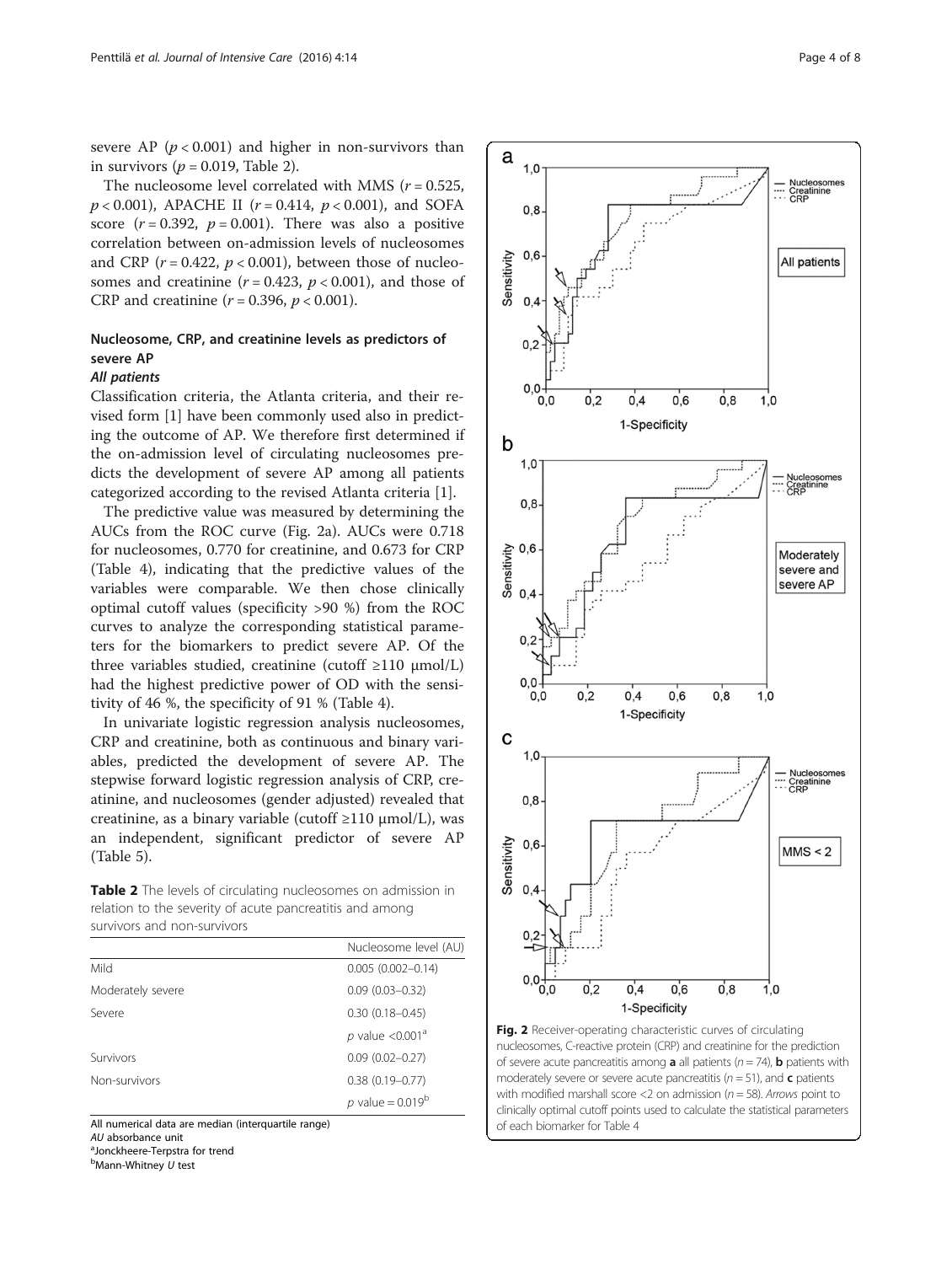#### <span id="page-4-0"></span>Moderately severe AP and severe AP

Because most patients with mild AP recover uneventfully within a few days, we excluded these patients to reveal whether moderately severe AP  $(n = 27)$  can be distinguished from severe AP  $(n = 24)$  using the onadmission level of circulating nucleosomes.

AUCs were 0.661 for nucleosomes, 0.717 for creatinine, and 0.550 for CRP (Table [4](#page-5-0)). We then chose the new clinically optimal cutoff values to predict severe AP with high specificity (>90 %) optimized for moderately severe and severe AP patients from the ROC curves (Fig. [2b](#page-3-0)). The cutoff points were  $\geq 386$  mg/L for CRP,  $\geq 287$  µmol/L for creatinine, and  $\geq 0.57$  AU for nucleosomes. The specificity and sensitivity for nucleosomes and those for creatinine were comparable (Table [4\)](#page-5-0).

In univariate logistic regression analysis, however, only male gender was a significant predictor of severe AP. Using the gender-adjusted stepwise forward logistic regression analysis of nucleosomes and creatinine, only male gender was an independent predictor of severe AP (Table [5\)](#page-6-0).

Predicting severe AP in patients with OD on admission ( $n = 16$ )

A question of clinical interest is whether nucleosome levels distinguish, on admission, transient OD patients from persistent OD patients. Six of the 16 patients who presented with OD had transient OD, in other words, OD resolved within 48 h, and were ultimately allocated into the moderately severe AP group. The nucleosome, CRP, or creatinine levels of the six transient OD patients did not differ significantly from those of the ten persistent OD patients (Table 3).

#### Nucleosome levels predict severe AP among patients without OD on admission ( $n = 58$ )

A total of 14/24 patients with severe AP and another 44 patients with mild or moderately severe AP had MMS  $\langle$  2 on admission (Fig. [1](#page-1-0)). Thus, we analyzed if the variable studied predicted the development of OD of the 14 patients who presented without OD. The AUCs were 0.648 for nucleosome, 0.670 for creatinine, and 0.539 for CRP (Table [4](#page-5-0)). We then determined the clinically

Table 3 Admission levels of circulating nucleosomes, C-reactive protein, and creatinine of the patients who presented with organ dysfunction (MMS ≥ 2)

| Variable            | Transient OD<br>$(n=6)$ | Persistent OD<br>$(n = 10)$ | $p$ value <sup>a</sup> |  |  |  |  |  |
|---------------------|-------------------------|-----------------------------|------------------------|--|--|--|--|--|
| Nucleosomes (AU)    | $0.41(0.18 - 0.71)$     | $0.39(0.24 - 0.75)$         | 0.635                  |  |  |  |  |  |
| $CRP$ (mg/L)        | 234 (79-325)            | 297 (222-340)               | 0.562                  |  |  |  |  |  |
| Creatinine (µmol/L) | 163 (60-291)            | 269 (156-390)               | 0.118                  |  |  |  |  |  |

All numerical data are median (interquartile range)

AU absorbance unit, CRP C-reactive protein, MMS modified marshall score, OD organ dysfunction

 $^a$ Mann-Whitney  $U$  test

optimal cutoff values (specificity >90 %) using the ROC curves of the 58 patients without OD on admission (Fig. [2c\)](#page-3-0). The new cutoff values were much alike compared to the cutoff values of all the patients (Table [4](#page-5-0)).

In univariate logistic regression analysis, only nucleosome, as a continuous or a binary variable, was a significant predictor of severe AP. Using the gender adjusted stepwise forward logistic regression analysis model of nucleosomes and creatinine, nucleosome as a continuous variable served as an independent predictor of severe AP (Table [5\)](#page-6-0).

#### **Discussion**

The results show that the circulating nucleosome levels in patients with AP are elevated, associate with the severity of AP and predict, on admission to hospital, the development of severe AP among the patients who present without clinical signs of OD (MMS <2). Our results are in accordance with the finding that circulating DNA levels are elevated in patients with severe AP [[31, 32\]](#page-7-0) and that nucleosome levels are elevated in experimental pancreatitis [[24\]](#page-7-0). To our knowledge, this study demonstrates, for the first time, the predictive value of circulating nucleosomes in AP.

Several biomarkers have been evaluated as predictors of the course of AP [[33](#page-7-0)–[37](#page-7-0)]. However, in these studies, OD group consistently comprised all patients with OD, in other words, the patients who have OD already at presentation and the patients who present without OD but are bound to develop it. Including the former may distort the results. Accordingly, in the present study, the analysis of all OD patients revealed that nucleosome levels predict OD; the analysis confined to patients with moderately severe and severe AP, excluding mild AP, showed that nucleosome levels did not predict OD, while only the nucleosome levels proved to predict OD among the patients presenting without OD. To our knowledge, nucleosomes, as demonstrated in the present study, and the adenosine-generating ecto-5′-nucleotidase/CD73 [[11\]](#page-7-0) and the cytokines interleukin 8, hepatocyte growth factor, and granulocyte-colony stimulating factor [\[12](#page-7-0)], are so far the only markers that may aid to identify the patients who present without signs of OD but are bound to develop it during the course of AP.

In the present study, we used highly specific cutoff values (>90 %) instead of maximizing the sum of sensitivity and specificity. The former setting, resulting in low sensitivity of the markers, is, we think, more real in the clinical work with limited ICU capacity. With the maximized sum of sensitivity and specificity (Figs. [2a](#page-3-0) and [2c](#page-3-0)), the sensitivity of circulating nucleosomes in predicting OD would have reached 83 % in the whole patient population (specificity 72 %) and 71 % among the patients without OD on admission (specificity 79.5 %).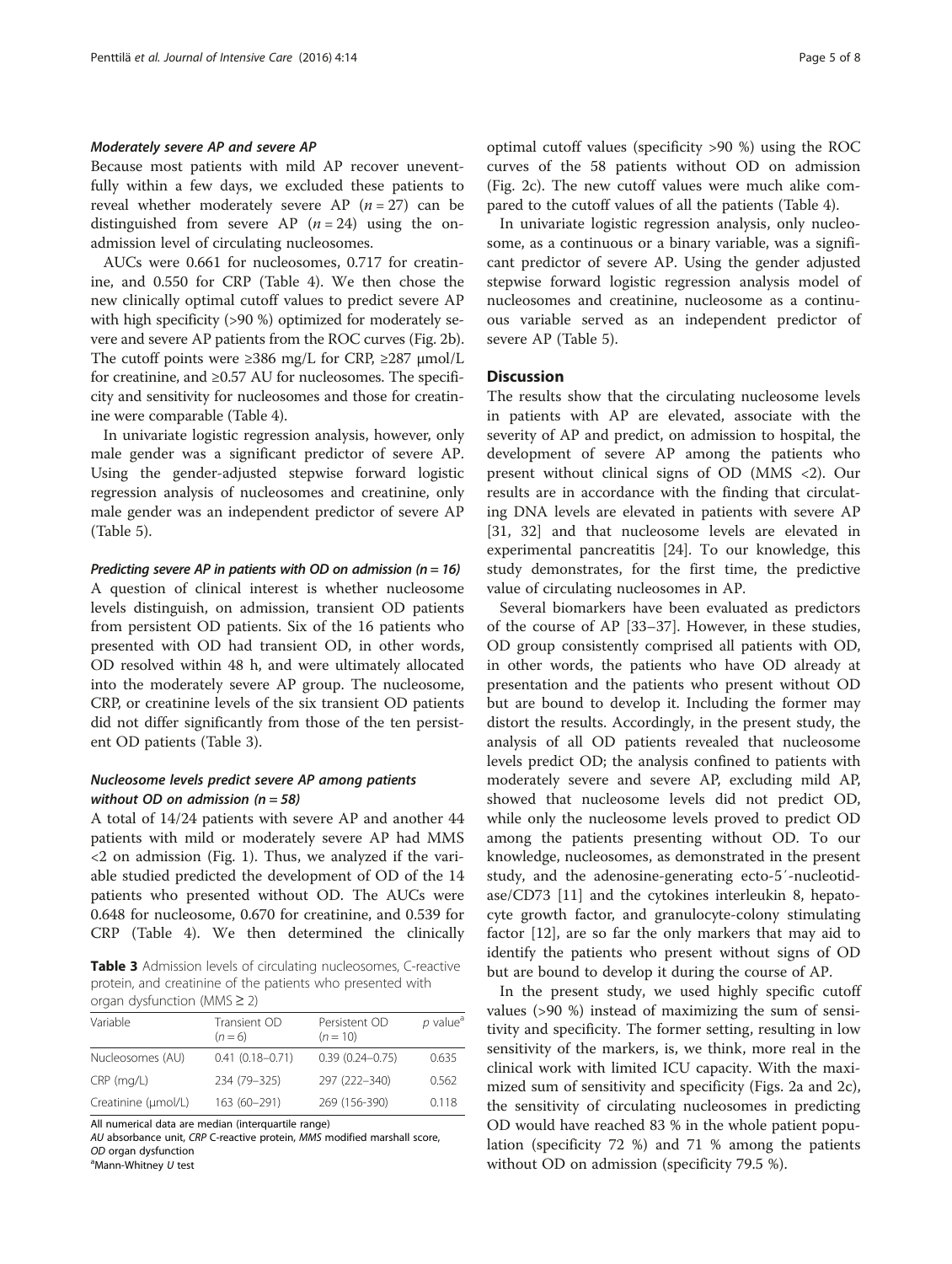<span id="page-5-0"></span>

|  | Table 4 Performance of circulating nucleosomes, C-reactive protein, and creatinine in predicting severe acute pancreatitis |  |  |  |  |  |  |  |  |  |  |  |
|--|----------------------------------------------------------------------------------------------------------------------------|--|--|--|--|--|--|--|--|--|--|--|
|--|----------------------------------------------------------------------------------------------------------------------------|--|--|--|--|--|--|--|--|--|--|--|

|                           | Cutoff                                                             | <b>AUC</b>        | Sensitivity     | Specificity     | $+LR$           | $-LR$           | <b>DOR</b>     |
|---------------------------|--------------------------------------------------------------------|-------------------|-----------------|-----------------|-----------------|-----------------|----------------|
| All patients ( $n = 74$ ) |                                                                    |                   |                 |                 |                 |                 |                |
| Nucleosomes               | $\geq$ 0.57 AU                                                     | 0.718             | 0.21            | 0.96            | 5.2             | 0.83            | 6.3            |
|                           |                                                                    | $(0.578 - 0.858)$ | $(0.09 - 0.40)$ | $(0.87 - 0.99)$ | $(1.1 - 24.9)$  | $(0.67 - 1.02)$ | $(1.1 - 35.4)$ |
| CRP                       | $\geq$ 264 mg/L                                                    | 0.673             | 0.33            | 0.91            | 3.8             | 0.73            | 5.2            |
|                           |                                                                    | $(0.583 - 0.807)$ | $(0.18 - 0.53)$ | $(0.81 - 0.96)$ | $(1.4 - 10.4)$  | $(0.55 - 0.98)$ | $(1.5 - 18.1)$ |
| Creatinine                | $\geq$ 110 µmol/L                                                  | 0.770             | 0.46            | 0.91            | 5.2             | 0.59            | 8.8            |
|                           |                                                                    | $(0.654 - 0.886)$ | $(0.28 - 0.65)$ | $(0.81 - 0.96)$ | $(2.0 - 13.4)$  | $(0.41 - 0.87)$ | $(2.6 - 29.8)$ |
|                           | Moderately severe and severe AP patients ( $n = 51$ )              |                   |                 |                 |                 |                 |                |
| <b>Nucleosomes</b>        | $\geq$ 0.57 AU                                                     | 0.661             | 0.21            | 0.95            | 2.8             | 0.86            | 3.3            |
|                           |                                                                    | $(0.502 - 0.821)$ | $(0.09 - 0.40)$ | $(0.77 - 0.98)$ | $(0.6 - 13.2)$  | $(0.68 - 1.08)$ | $(0.6 - 18.8)$ |
| CRP                       | ≥386 mg/L                                                          | 0.550             | 0.08            | 0.96            | 2.3             | 0.95            | 2.4            |
|                           |                                                                    | $(0.390 - 0.710)$ | $(0.02 - 0.26)$ | $(0.82 - 0.99)$ | $(0.2 - 23.3)$  | $(0.83 - 1.10)$ | $(0.2 - 27.9)$ |
| Creatinine                | $\geq$ 287 umol/L                                                  | 0.717             | 0.21            | 0.96            | 5.6             | 0.82            | 6.8            |
|                           |                                                                    | $(0.576 - 0.858)$ | $(0.09 - 0.41)$ | $(0.82 - 0.99)$ | $(0.71 - 44.8)$ | $(0.66 - 1.02)$ | $(0.7 - 63.4)$ |
|                           | Patients with modified marshall score <2 on admission ( $n = 58$ ) |                   |                 |                 |                 |                 |                |
| Nucleosomes               | $\geq$ 0.39 AU                                                     | 0.648             | 0.29            | 0.93            | 4.2             | 0.77            | 5.5            |
|                           |                                                                    | $(0.443 - 0.852)$ | $(0.12 - 0.55)$ | $(0.82 - 0.98)$ | $(1.1 - 16.5)$  | $(0.55 - 1.08)$ | $(1.1 - 28.4)$ |
| CRP                       | $\geq$ 227 mg/L                                                    | 0.539             | 0.14            | 0.92            | 1.8             | 0.93            | 2.0            |
|                           |                                                                    | $(0.362 - 0.716)$ | $(0.04 - 0.40)$ | $(0.82 - 0.97)$ | $(0.37 - 8.9)$  | $(0.74 - 1.17)$ | $(0.3 - 12.0)$ |
| Creatinine                | $\geq$ 139 µmol/L                                                  | 0.670             | 0.14            | 0.98            | 7.3             | 0.87            | 8.3            |
|                           |                                                                    | $(0.512 - 0.829)$ | $(0.04 - 0.40)$ | $(0.90 - 1.0)$  | $(0.7 - 74.6)$  | $(0.70 - 1.09)$ | $(0.7 - 99.7)$ |

95 % confidence intervals are given in parentheses

AU absorbance unit, AUC area under the curve, CRP C-reactive protein, DOR diagnostic odds ratio, LR likelihood ratio

The analysis of moderately severe AP and severe AP patients was performed, because mild AP patients may distort the results in the whole patient population, since they form the majority of AP patients and most of them recover uneventfully [[11](#page-7-0)]. When the patients with mild AP were excluded from the analysis, we could not identify the patients with severe AP from those with moderately severe AP with any of the markers analyzed. In the analysis of patients who presented with OD (admission MMS  $\geq$ 2), we tried to reveal if it was possible to predict the persistence of OD already on admission using circulating nucleosome, CRP, or creatinine levels. However, no difference between transient or persistent OD group was found (Table [3\)](#page-4-0).

The finding may be explained, at least in part, by the origins of circulating nucleosomes in AP, which are not known in detail but are likely to be diverse. Neutrophils are an intriguing possibility as they are the most abundant leukocytes, are activated in patients with severe AP [[38\]](#page-7-0), and upon stimulation with cytokines, make extracellular traps [\[17](#page-7-0)] comprising DNA and core histone. Other sources of nucleosomes at least in experimental AP include apoptosis and necroptosis [\[39, 40](#page-7-0)] and tissue injury associated with circulatory shock/hypoperfusion [[41\]](#page-7-0). As to the clinical point of view, it is impossible to say if the quickly, within 48 h, resolving OD is due to intensive treatment or represents the natural course of AP. Therefore, if the patient presents with OD, optimal treatment of severe AP needs to be started immediately, preferably in the ICU [\[29](#page-7-0), [30](#page-7-0)].

The possibility that impaired renal function would contribute significantly to the increased nucleosome levels is not evident because nucleosome clearance appears to be mediated mostly by the liver [\[42](#page-7-0)–[44\]](#page-7-0). In the present study, the major finding was that nucleosome levels predict the development of OD among the 14 patients who presented without OD. Creatinine levels of the patients were  $\leq 170$  µmol/L, as defined by MMS criteria [[1\]](#page-7-0). Consequently, the predictive value of nucleosomes may not be explained by impaired renal function.

Identifying the patients who present without OD  $(MMS < 2)$  but are bound to develop severe AP is a great clinical challenge. Indeed, such patients form about half of the AP patients with OD [[8, 11, 12](#page-7-0)]. The findings in the present study suggest that the on-admission levels of circulating nucleosomes aid to identify, on admission to hospital, the patients who present without OD but are bound to develop it. Among such patients, the levels of creatinine or CRP did not predict the development of severe AP in the present study or our previous studies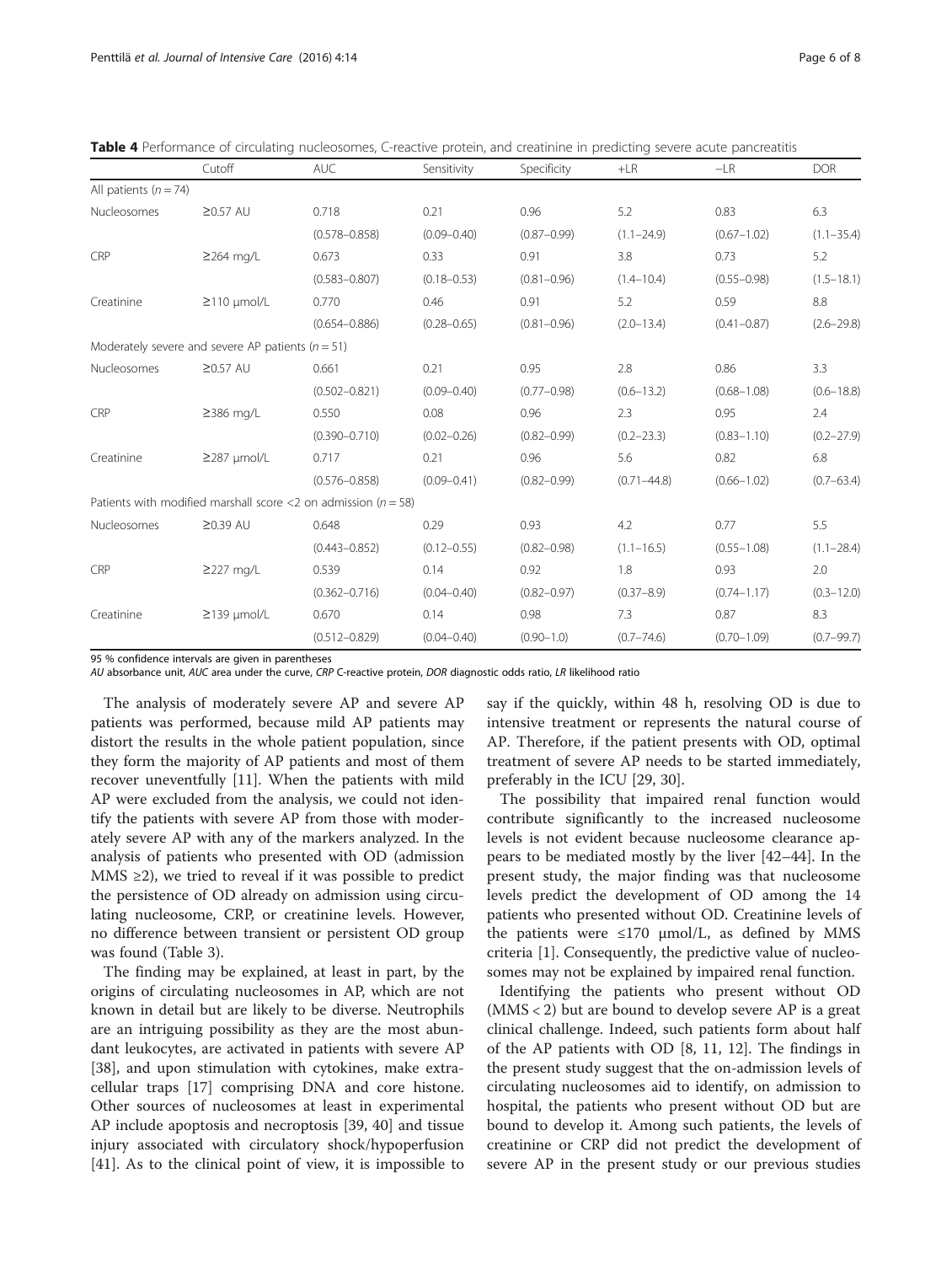<span id="page-6-0"></span>Table 5 Univariate and multivariate analysis of circulating nucleosomes, C-reactive protein, and creatinine in predicting severe acute pancreatitis

|                                                                           | OR     | 95 % CI         | p value |
|---------------------------------------------------------------------------|--------|-----------------|---------|
| All patients ( $n = 74$ )                                                 |        |                 |         |
| Univariate analysis                                                       |        |                 |         |
| Age (year)                                                                | 0.981  | 0.948-1.015     | 0.273   |
| Male gender                                                               | 10.824 | 1.341-87.370    | 0.025   |
| Nucleosomes (AU)                                                          | 15.086 | 1.785-127.501   | 0.0127  |
| CRP (mg/L)                                                                | 1.004  | 1.000-1.008     | 0.045   |
| Creatinine (µmol/L)                                                       | 1.010  | 1.003-1.017     | 0.005   |
| Nucleosomes ≥0.57 AU                                                      | 6.316  | 1.127-35.402    | 0.036   |
| CRP ≥264 mg/L                                                             | 4.500  | 1.283-15.778    | 0.019   |
| Creatinine ≥110 µmol/L                                                    | 7.615  | 2.239-25.900    | 0.001   |
| Multivariate analysis                                                     |        |                 |         |
| Male gender                                                               | 8.204  | 0.968-69.511    | 0.054   |
| Creatinine $\geq$ 110 µmol/L                                              | 6.180  | 1.742-21.925    | 0.005   |
| Patients with moderately severe or severe acute pancreatitis ( $n = 51$ ) |        |                 |         |
| Univariate analysis                                                       |        |                 |         |
| Age (year)                                                                | 0.974  | 0.936-1.014     | 0.207   |
| Male gender                                                               | 9.684  | 1.110-84.465    | 0.040   |
| Nucleosomes (AU)                                                          | 5.602  | 0.739-42.474    | 0.095   |
| CRP (mg/L)                                                                | 1.001  | $0.997 - 1.005$ | 0.579   |
| Creatinine (µmol/L)                                                       | 1.007  | 1.000-1.013     | 0.052   |
| Nucleosomes ≥0.57 AU                                                      | 3.289  | 0.575-18.834    | 0.181   |
| CRP ≥386 mg/L                                                             | 2.364  | 0.201-27.852    | 0.494   |
| Creatinine ≥287 µmol/L                                                    | 6.842  | 0.738-63.442    | 0.091   |
| Multivariate analysis                                                     |        |                 |         |
| Male gender                                                               | 9.684  | 1.110-84.465    | 0.040   |
| Patients with modified marshall score <2 on admission ( $n = 58$ )        |        |                 |         |
| Univariate analysis                                                       |        |                 |         |
| Age (year)                                                                | 0.976  | 0.936-1.017     | 0.252   |
| Male gender                                                               | 6.724  | 0.801-56.432    | 0.079   |
| Nucleosomes (AU)                                                          | 33.070 | 1.216-899.485   | 0.038   |
| CRP (mg/L)                                                                | 1.000  | $0.993 - 1.006$ | 0.883   |
| Creatinine (µmol/L)                                                       | 1.017  | 0.998-1.036     | 0.088   |
| Nucleosomes ≥0.39 AU                                                      | 5.467  | 1.051-28.432    | 0.043   |
| $CRP \geq 227$ mg/L                                                       | 1.667  | 0.271-10.244    | 0.581   |
| Creatinine ≥139 µmol/L                                                    | 7.167  | 0.598-85.946    | 0.120   |
| Multivariate analysis                                                     |        |                 |         |
| Male gender                                                               | 6.048  | 0.693–52.799    | 0.104   |
| Nucleosomes (AU)                                                          | 33.070 | 1.216–899.485   | 0.038   |
|                                                                           |        |                 |         |

AU absorbance unit, CRP C-reactive protein, OR odds ratio

[[11, 12](#page-7-0)]. The present study, however, has limitations. The number of OD patients studied was limited, and the cutoff values were optimized. In addition, the storage time of the plasma samples was up to 10 years. Long-

term stability investigations have revealed a 7 % decrease per year in serum levels of nucleosomes during sample storage at −70° [\[45\]](#page-7-0). However, the differences in the sample storage time may not explain our findings because the storage time did not correlate with nucleosome levels, and, furthermore, nucleosome level was an independent predictor of OD regardless of the sample age.

The release of DAMPs is considered to play central role in the pathogenesis of AP linking local tissue damage and death to systemic inflammatory response. Therefore, DAMPs might offer several novel therapeutic strategies in AP, such as preventing DAMP release [\[14](#page-7-0)], neutralizing or blocking DAMPs [\[46\]](#page-7-0), or blocking the DAMP receptors or their signaling [\[47](#page-7-0), [48](#page-7-0)]. The novel therapeutic modalities may be beneficial for the AP patients who present with OD, and, in particular, for the patients who present without OD but are bound to develop it.

## Conclusions

Our results show that the on-admission levels of circulating nucleosomes are elevated in AP and associated with the severity of the disease. In addition, our data show, for the first time, that nucleosome levels may serve as an independent predictor of severe AP among the patients who present without signs of OD (MMS < 2), the patient group which may be an optimal target for immunomodulatory treatment modalities.

#### Abbreviations

AP: acute pancreatitis; APACHE II: acute physiology and chronic health evaluation II; AU: absorbance unit; AUC: area under the curve; CRP: C-reactive protein; DOR: diagnostic odds ratio; IQR: interquartile range; LR: likelihood ratio; MMS: modified marshall score; nDAMPs: nuclear damage-associated molecular patterns; NET: neutrophil extracellular traps; OD: organ dysfunction; ROC: receiver-operating characteristic; SOFA: sepsis-related organ failure assessment score.

#### Competing interests

The authors declare that they have no competing interests.

#### Authors' contributions

AP collected clinical data, participated in data analysis, and drafted the manuscript. AR participated in designing the study, quantified the circulating nucleosome levels, and participated in the drafting of the manuscript. HM performed statistical analysis and participated in the drafting of the manuscript. LK, PP, and HRa participated in designing and coordinating the study and provided supervision. HRe participated in designing and coordinating the study, helped draft the manuscript, and provided supervision. All authors critically revised the manuscript and read and approved the final version.

#### Acknowledgements

The study was supported by the Sigrid Juselius Foundation, Helsinki, Finland, and the Helsinki University Hospital Research Funds, Helsinki, Finland. AR was supported by Orion-Farmos Research Foundation, Helsinki, Finland, and Foundation of the Finnish Anti-Tuberculosis Association, Helsinki, Finland. AP was supported by Emil Aaltonen Foundation, Tampere, Finland.

#### Author details

<sup>1</sup>Department of Surgery, Helsinki University Hospital, P.O. Box 34000029 HUS Helsinki, Finland. <sup>2</sup>Neuroscience Center, University of Helsinki, P.O. Box